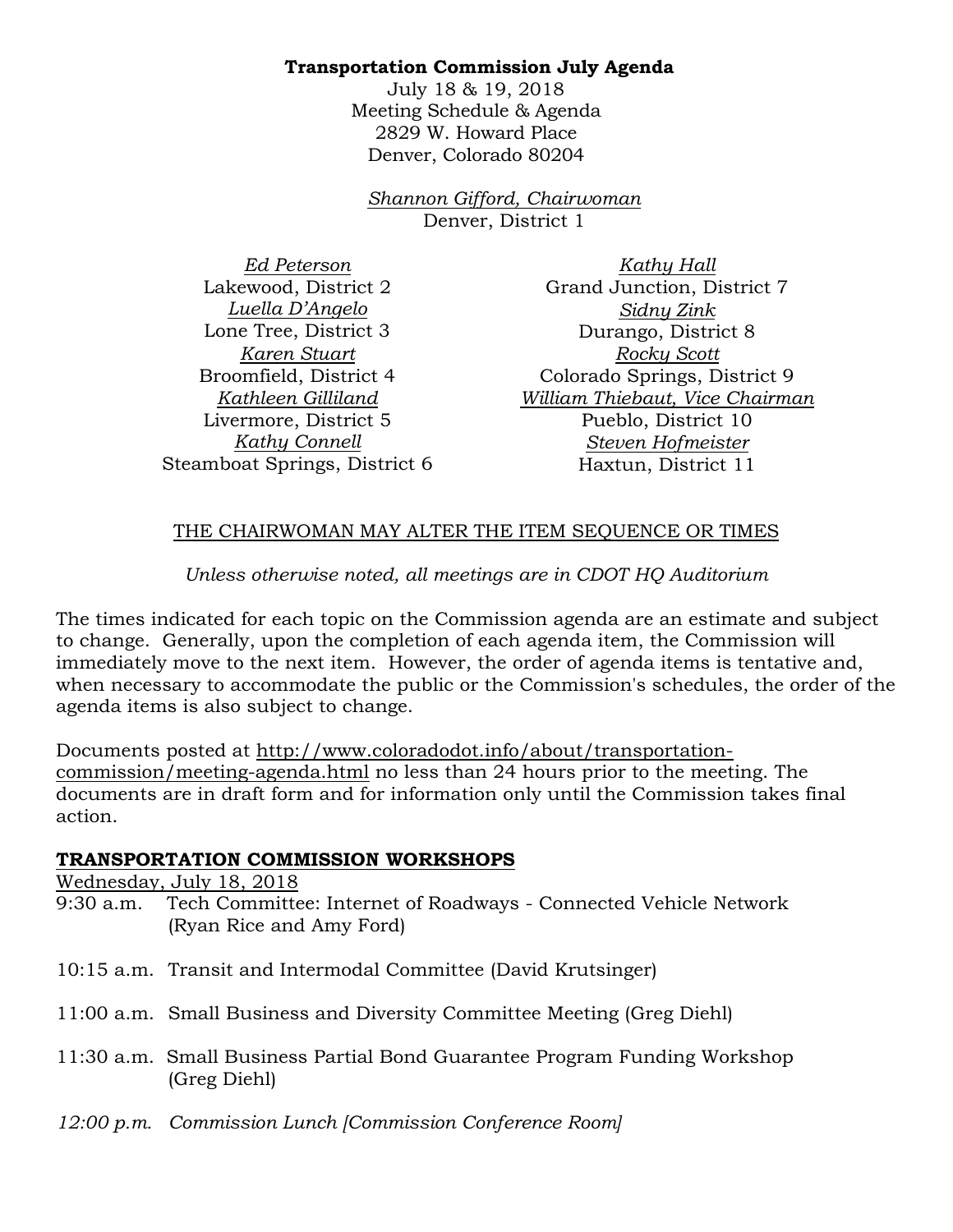11:30 a.m. HPTE Board Meeting

- 12:10 p.m. HPTE Board Break
- 12:15 p.m. HPTE Board Meeting [Reconvenes in Auditorium]
- 1:40 p.m. HPTE Adjournment
- 2:00 p.m. Right of Way Workshop (Josh Laipply)
- 2:30 p.m. Policy Directive 14.0: Statewide Transportation Planning (Deb Perkins-Smith)
- 3:00 p.m. Joint Session with State Transportation Advisory Committee (STAC): Ballot Projects (Herman Stockinger and Deb Perkins-Smith)
- 5:00 p.m. Adjournment
- 6:30 p.m. Transportation Commission Dinner: Bistro Vendome

#### **TRANSPORTATION COMMISSION MEETING**

Thursday, July 19, 2018

- 8:00 a.m. Breakfast Meeting [Room 262]
- 9:30 a.m. 1. Call to Order, Roll Call Announce New Chair, Vice Chair and Secretary
- 9:35 a.m. 2. Audience Participation; Subject Limit: 10 minutes; Time Limit: 3 minutes
- 9:55 a.m. 3. Comments of Individual Commissioners
- 10:05 a.m. 4. Executive Director's Report (Michael P. Lewis)
- 10:10 a.m. 5. Chief Engineer's Report (Josh Laipply)
- 10:15 a.m. 6. HPTE Director's Report (Piper Frode)
- 10:20 a.m. 7. FHWA Division Administrator Report (John Cater)
- 10:25 a.m. 8. STAC Report (Vincent Rogalski)
- 10:30 a.m. 9. Act on Consent Agenda
	- a) Resolution to Approve the Regular Meeting Minutes of June 21, 2018 (Herman Stockinger)
	- b) Resolution to Approve Disposal: Iliff & I225 (Parcels 1 Rev & SE-1 Rev) (Paul Jesaitis)
	- c) FY 19 Additions over \$50,000 project approval (Kyle Lester)
	- d) Adoption of Policy Directive 1209.0 "Housing Assistance" (Herman Stockinger, Susan Rafferty, and Kyle Lester)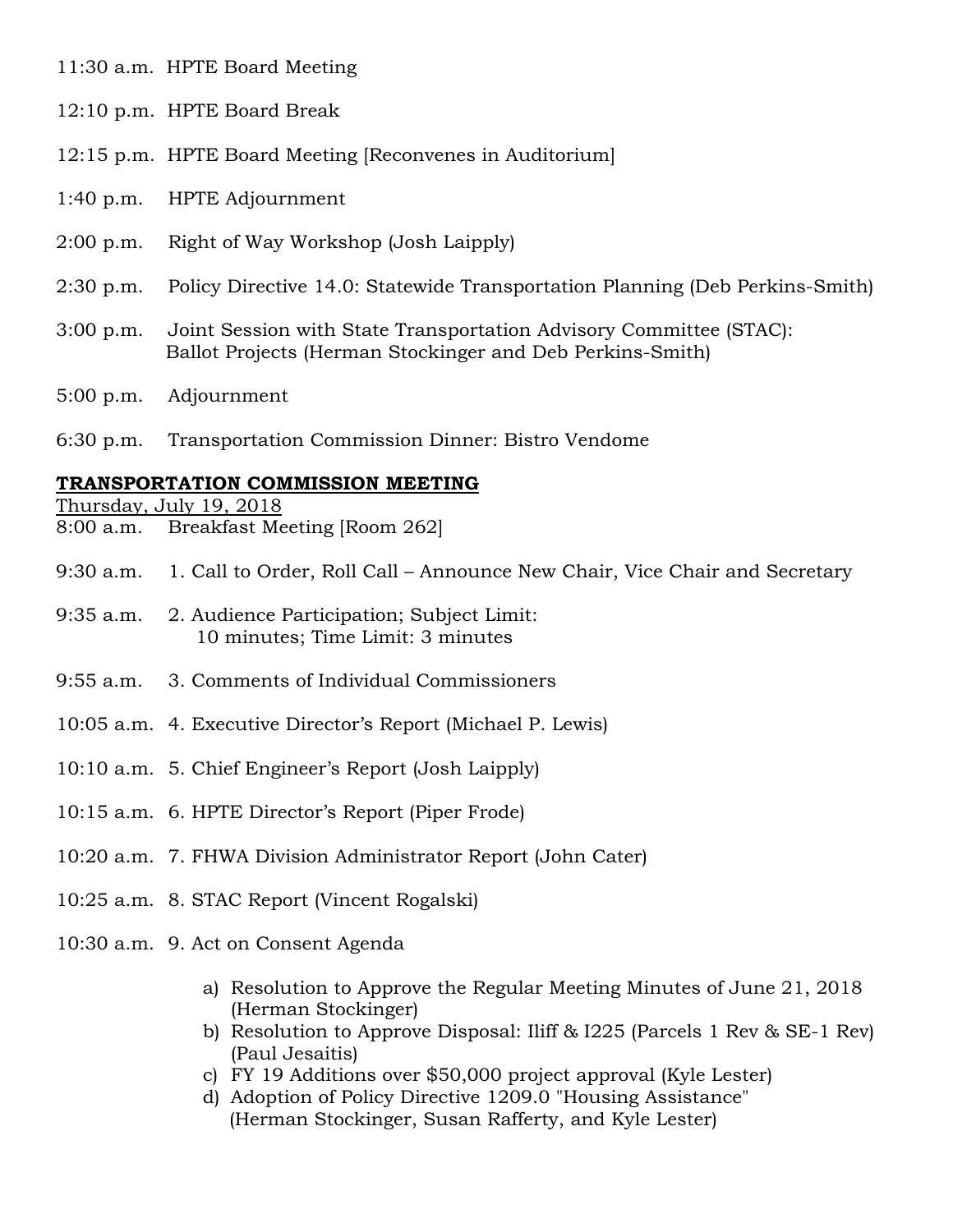- 10:35 a.m. 11. Discuss and Act on Resolution to Approve FHWA Triennial DBE Goal (Greg Diehl)
- 10:40 a.m. 12. Discuss and Act on Small Business Partial Bond Guarantee Program Funding (Greg Diehl)
- 10:45 a.m. 13. Discuss and Act on the 1st Budget Supplement of FY 2019 (Jeff Sudmeier)
- 10:50 a.m. 14. Discuss and Act on ROW Acquisition Authorization Requests (Josh Laipply)
- 10:55 a.m. 15. Discuss and Act on ROW Condemnation Authorization Requests (Josh Laipply)
- 11:00 a.m. 16. Discuss and Act on Resolution to Approve Changes to the Statewide Planning Rules, 2 CCR 601-22 (Herman Stockinger and Deb Perkins-Smith)
- 11:05 a.m. 17. Discuss and Act on 2018 Ballot List of Projects (Herman Stockinger)
- 11:10 a.m. 18. Discuss and Act on SB1 Project List (Josh Laipply)
- 11:15 a.m. 19. Discuss and Act on Off Highway Vehicle Permitting on State Highways (Herman Stockinger & Kathy Young)
- 11:20 a.m. 20. Recognitions
- 11:25 a.m. 21. Other Matters
- 11:30 a.m. 22. Adjournment
- 1:00 p.m. 22. Efficiency and Accountability Committee (Andy Karsian)

The Bridge Enterprise Board of Directors meeting will begin immediately following the adjournment of the Transportation Commission Meeting. Est. Start Time: 11:30 a.m.

#### **BRIDGE ENTERPRISE BOARD OF DIRECTORS**

11:30 a.m. 1. Call to Order and Roll Call

- 2. Acknowledgment and Recognition of Bridge Enterprise Board of Directors New Chair, Vice-Chair and Secretary
- 3. Audience Participation
	- Subject Limit: 10 minutes; Time Limit: 3 minutes
- 4. Act on Consent Agenda
	- a) Resolution to Approve Regular Minutes from June 21, 2018 (Herman Stockinger)